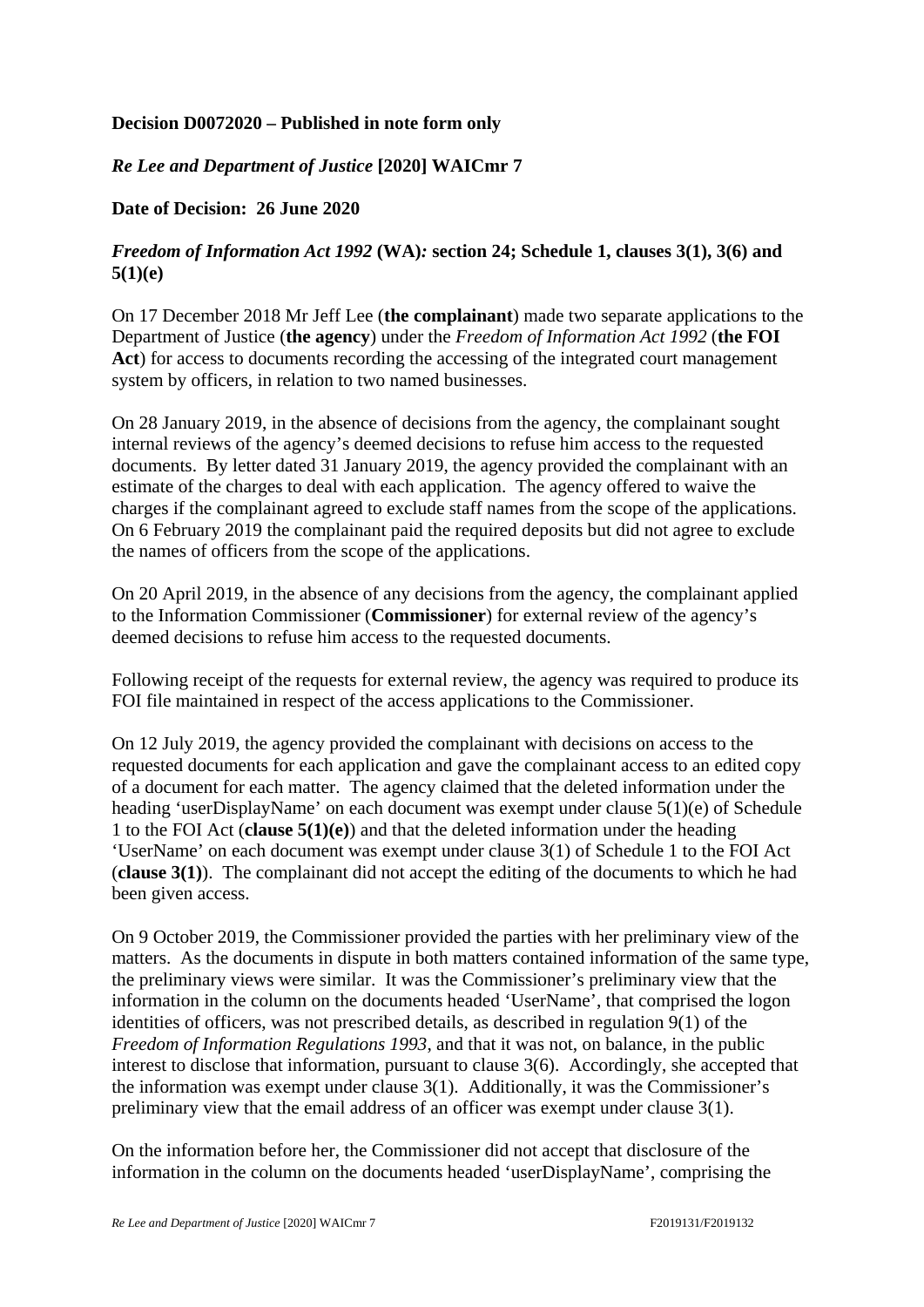names of officers, could reasonably be expected to endanger the life or physical safety of any person, as described in clause 5(1)(e).

The parties were invited to accept the Commissioner's preliminary views or to provide additional submissions for her consideration. By letter dated 11 November 2019, the agency made further submissions relevant to the matters. The complainant did not respond to the preliminary views.

The agency claimed that officers who worked in the Fines Registry were not officers of the agency, but of a different agency, and therefore their personal information was not prescribed details as described in clause 3(3). Therefore the agency submitted that their personal information was exempt under clause 3(1). The agency provided more detailed information about the measures it has in place to protect the safety of officers working in the Fines Registry, together with information about particular incidents. Such incidents were not related to the complainant.

On 6 December 2019, given the similarity of the two matters, the Commissioner provided the parties with one supplementary preliminary view for both matters. It was the Commissioner's supplementary preliminary view that, in light of the agency's additional submissions, disclosure, in full, of the information in the column headed 'userDisplayName' could reasonably be expected to endanger the physical safety of a person as described in clause 5(1)(e). However, the Commissioner considered it was practicable for the agency to edit the information, pursuant to section 24, and give access to just the first names of the officers in that column. In its decisions the agency had informed the complainant that officers used only their first names in external correspondence, to protect their identities. The Commissioner considered that editing the information as described above, accorded with the agency's own practices for protecting the identity of officers.

The Commissioner considered that the officers working in the Fines Registry were officers of the agency; however, she considered that even if the officers were not officers of the agency but another agency, on balance, the public interest in the accountability of the agency in administering fines outweighed the public interest in protecting the privacy of the individuals undertaking their roles as officers of an agency, pursuant to clause 3(6).

The parties were invited to accept the Commissioner's supplementary preliminary view or to provide additional submissions for her consideration. By letter dated 23 December 2019, the agency provided further submissions. By email dated 15 January 2020 the complainant also advised the Commissioner that he did not accept her view that part of the information under the heading 'userDisplayName' was exempt under clause 5(1)(e). He did not make any new submissions to support his claims.

As there was no additional information in the submissions made by either party to dissuade the Commissioner from her supplementary preliminary view, pursuant to section 69(4) of the FOI Act the Commissioner sought the views of the individuals in relation to the personal information about them she considered was not exempt. Those individuals did not seek to be joined to the matter, or provide submissions that dissuaded the Commissioner from her supplementary preliminary view.

Accordingly, the Commissioner varied the agency's decision. The Commissioner found that the information comprising the last names of officers in the column 'userDisplayName' is